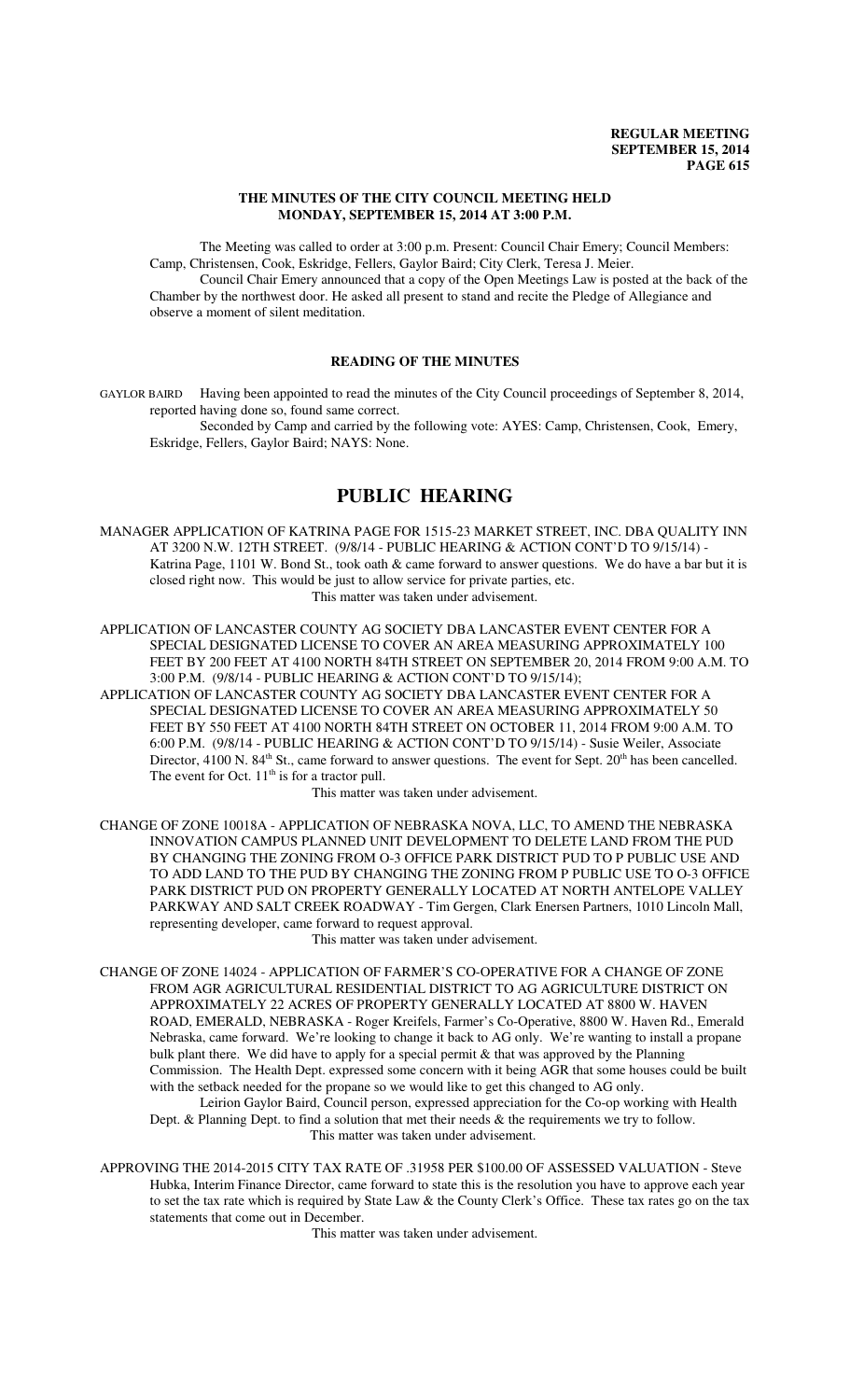APPROVING A CONTRACT AGREEMENT BETWEEN THE CITY OF LINCOLN AND CASH-WA DISTRIBUTION CO., INC. FOR FOOD SERVICE AND RELATED ITEMS, PURSUANT TO UNL RFP NO. 2335-14-5010, FOR A TERM EXPIRING JULY 31, 2017 WITH THE OPTION TO RENEW FOR TWO ADDITIONAL ONE YEAR TERMS - Vince Mejer, City Purchasing Agent, Finance Department, came forward to state this is our standard piggy back contract with UNL for food. This matter was taken under advisement.

# **COUNCIL ACTION**

## **REPORTS OF CITY OFFICERS**

APPOINTING BECKY HANNA TO THE LINCOLN HOUSING AUTHORITY BOARD FOR A TERM EXPIRING JULY 1, 2019 - CLERK read the following resolution, introduced by Trent Fellers, who moved its adoption:<br>A-88533 BE

BE IT RESOLVED by the City Council of the City of Lincoln, Nebraska:

That the appointment of Becky Hanna to the Lincoln Housing Authority Board for a term expiring July 1, 2019 is hereby approved.

Introduced by Trent Fellers

Seconded by Christensen and carried by the following vote: AYES: Camp, Christensen, Cook, Emery, Eskridge, Fellers, Gaylor Baird; NAYS: None.

#### RESOLUTION APPROVING THE DISTRIBUTION OF FUNDS REPRESENTING INTEREST EARNINGS ON SHORT-TERM INVESTMENTS OF IDLE FUNDS DURING THE MONTH ENDED JULY 31, 2014 - CLERK read the following resolution, introduced by Leirion Gaylor Baird, who moved its adoption:

A-88534 BE IT RESOLVED by the City Council of the City of Lincoln, Nebraska:

That during the month ended July 31, 2014, \$96,545.48 was earned from the investments of "IDLE FUNDS". The same is hereby distributed to the various funds on a pro-rata basis using the balance of each fund and allocating a portion of the interest on the ratio that such balance bears to the total of all fund balances.

Introduced by Leirion Gaylor Baird

Seconded by Camp and carried by the following vote: AYES: Camp, Christensen, Cook, Emery, Eskridge, Fellers, Gaylor Baird; NAYS: None.

## **PETITIONS & COMMUNICATIONS**

SETTING THE HEARING DATE OF MONDAY, SEPTEMBER 29, 2014 AT 5:30 P.M. ON THE APPLICATION OF HY-VEE INC. DBA HY-VEE GAS FOR CLASS D LIQUOR LICENSE AT 7101 PIONEERS BLVD. - CLERK read the following resolution, introduced by Leirion Gaylor Baird, who moved its adoption:<br>A-88535 BE IT RES

BE IT RESOLVED by the City Council, of the City of Lincoln, that a hearing date is hereby set for Monday, September 29, 2014 at 5:30 p.m. or as soon thereafter as possible in the City Council Chambers, County-City Building, 555 S. 10th Street, Lincoln, NE for the Application of Hy-Vee Inc. Dba Hy-Vee Gas for a Class D Liquor License located at 7101 Pioneers Blvd.

If the Police Dept. is unable to complete the investigation by said time, a new hearing date will be set.

## Introduced by Leirion Gaylor Baird

Seconded by Camp and carried by the following vote: AYES: Camp, Christensen, Cook, Emery, Eskridge, Fellers, Gaylor Baird; NAYS: None.

## PLACED ON FILE IN THE OFFICE OF THE CITY CLERK:

Administrative Amendment No. 14056 to Use Permit #84B, Elizabeth Park South Commercial Center, approved by the Planning Director on September 8, 2014, requested by Rega Engineering, to reduce the front yard setback adjacent to both S.  $70<sup>th</sup>$  Street and Pioneers Boulevard from 50' to 20', and to revise the parking lot layout on Lot 1, on property generally located southwest of South 70<sup>th</sup> Street and Pioneers Boulevard.

Administrative Amendment No. 14057 to Special Permit #06046, Dakota Springs Community Unit Plan, approved by the Planning Director on September 5, 2014, requested by Civil Design Group, to adjust the build through lot lines of future lots 9A and 9 B to accommodate the foundation already constructed, on property generally located at S. 1<sup>st</sup> and W. Saltillo Rd.

Administrative Amendment No. 14058 to Use Permit #140C, Appian Way Regional Shopping Center, approved by the Planning Director on September 3, 2014, requested by Clark Enersen Partners, to clarify the setbacks for the building envelope on Lot 1, Block 4, and modify the street alignment, on property generally located at S. 84<sup>th</sup> Street and Highway 2.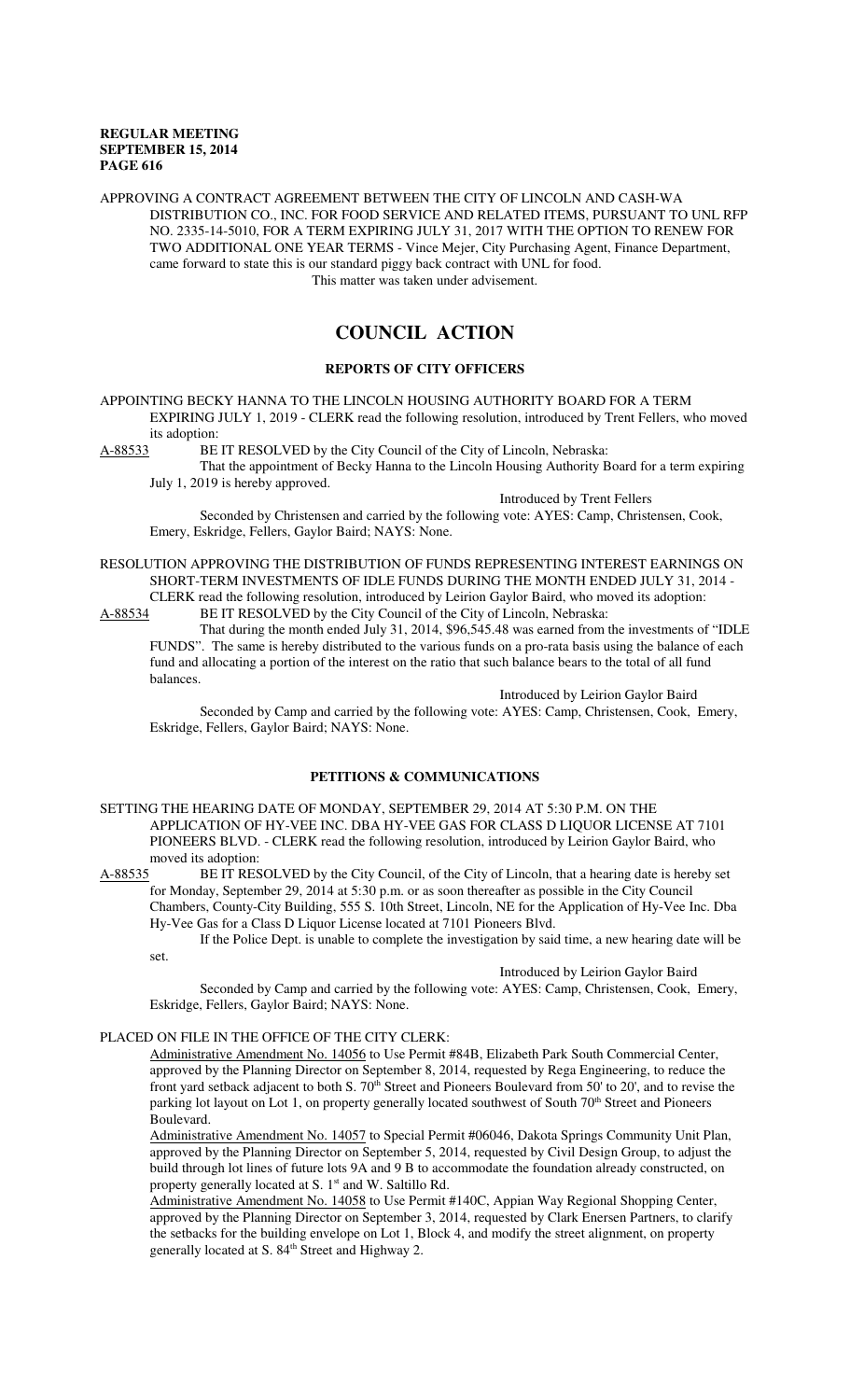## **LIQUOR RESOLUTIONS**

- MANAGER APPLICATION OF KATRINA PAGE FOR 1515-23 MARKET STREET, INC. DBA QUALITY INN AT 3200 N.W. 12TH STREET. (9/8/14 - PUBLIC HEARING & ACTION CONT'D TO 9/15/14) - CLERK read the following resolution, introduced by Jon Camp, who moved its adoption:
- A-88536 WHEREAS, 1515-23 Market Street, Inc. dba Quality Inn located at 3200 N.W. 12th Street,
	- Lincoln, Nebraska has been approved for a Retail Class "C" liquor license, and now requests that Katrina Page be named manager;

WHEREAS, Katrina Page appears to be a fit and proper person to manage said business. NOW, THEREFORE, BE IT RESOLVED by the City Council of the City of Lincoln, Nebraska: That after hearing duly had as required by law, consideration of the facts of this application, the Nebraska Liquor Control Act, and the pertinent City ordinances, the City Council recommends that Katrina Page be approved as manager of this business for said licensee be approved with the condition that:

1. Applicant must successfully complete the responsible beverage server training course required by Section 5.04.035 of the Lincoln Municipal Code within 30 days of approval of this resolution.

2. All employees must possess a valid Responsible Beverage Server/Seller Permit as required by Section 5.04.124 of the Lincoln Municipal Code.

#### Introduced by Jon Camp

Seconded by Christensen and carried by the following vote: AYES: Camp, Christensen, Cook, Emery, Eskridge, Fellers, Gaylor Baird; NAYS: None.

- APPLICATION OF LANCASTER COUNTY AG SOCIETY DBA LANCASTER EVENT CENTER FOR A SPECIAL DESIGNATED LICENSE TO COVER AN AREA MEASURING APPROXIMATELY 100 FEET BY 200 FEET AT 4100 NORTH 84TH STREET ON SEPTEMBER 20, 2014 FROM 9:00 A.M. TO 3:00 P.M. (9/8/14 - PUBLIC HEARING & ACTION CONT'D TO 9/15/14) - PRIOR to reading:
- CAMP Moved to Withdraw this application. Seconded by Christensen and carried by the following vote: AYES: Camp, Christensen, Cook,

Emery, Eskridge, Fellers, Gaylor Baird; NAYS: None.

The resolution, having been **WITHDRAWN**, was assigned File **#38-4650** and was placed on file in the Office of the City Clerk.

- APPLICATION OF LANCASTER COUNTY AG SOCIETY DBA LANCASTER EVENT CENTER FOR A SPECIAL DESIGNATED LICENSE TO COVER AN AREA MEASURING APPROXIMATELY 50 FEET BY 550 FEET AT 4100 NORTH 84TH STREET ON OCTOBER 11, 2014 FROM 9:00 A.M. TO 6:00 P.M. (9/8/14 - PUBLIC HEARING & ACTION CONT'D TO 9/15/14) - CLERK read the following resolution, introduced by Jon Camp, who moved its adoption:
- A-88537 BE IT RESOLVED by the City Council of the City of Lincoln, Nebraska:

That after hearing duly had as required by law, consideration of the facts of this application, the Nebraska Liquor Control Act, and the pertinent City ordinances, the City Council recommends that the application of Lancaster County Ag Society dba Lancaster Event Center for a special designated license to cover an area measuring approximately 50 feet by 550 feet at 4100 North 84th Street, Lincoln, Nebraska, on October 11, 2014, between the hours of 9:00 a.m. and 6:00 p.m., be approved with the condition that the premises complies in every respect with all City and State regulations and with the following requirements:

- 1. Identification to be checked, wristbands required on all parties wishing to consume alcohol.
- 2. Adequate security shall be provided for the event.<br>3. The area requested for the permit shall be separate
- The area requested for the permit shall be separated from the public by a fence or other means.
- 4. Responsible alcohol service practices shall be followed.

BE IT FURTHER RESOLVED the City Clerk is directed to transmit a copy of this resolution to the Nebraska Liquor Control Commission.

## Introduced by Jon Camp

Seconded by Christensen and carried by the following vote: AYES: Camp, Christensen, Cook, Emery, Eskridge, Fellers, Gaylor Baird; NAYS: None.

## **ORDINANCES - 2ND READING & RELATED RESOLUTIONS (as required)**

CHANGE OF ZONE 10018A - APPLICATION OF NEBRASKA NOVA, LLC, TO AMEND THE NEBRASKA INNOVATION CAMPUS PLANNED UNIT DEVELOPMENT TO DELETE LAND FROM THE PUD BY CHANGING THE ZONING FROM O-3 OFFICE PARK DISTRICT PUD TO P PUBLIC USE AND TO ADD LAND TO THE PUD BY CHANGING THE ZONING FROM P PUBLIC USE TO O-3 OFFICE PARK DISTRICT PUD ON PROPERTY GENERALLY LOCATED AT NORTH ANTELOPE VALLEY PARKWAY AND SALT CREEK ROADWAY - CLERK read an ordinance, introduced by Trent Fellers, amending the Lincoln Zoning District Maps attached to and made a part of Title 27 of the Lincoln Municipal Code, as provided by Section 27.05.020 of the Lincoln Municipal Code, by changing the boundaries fo the districts established and shown thereon the second time.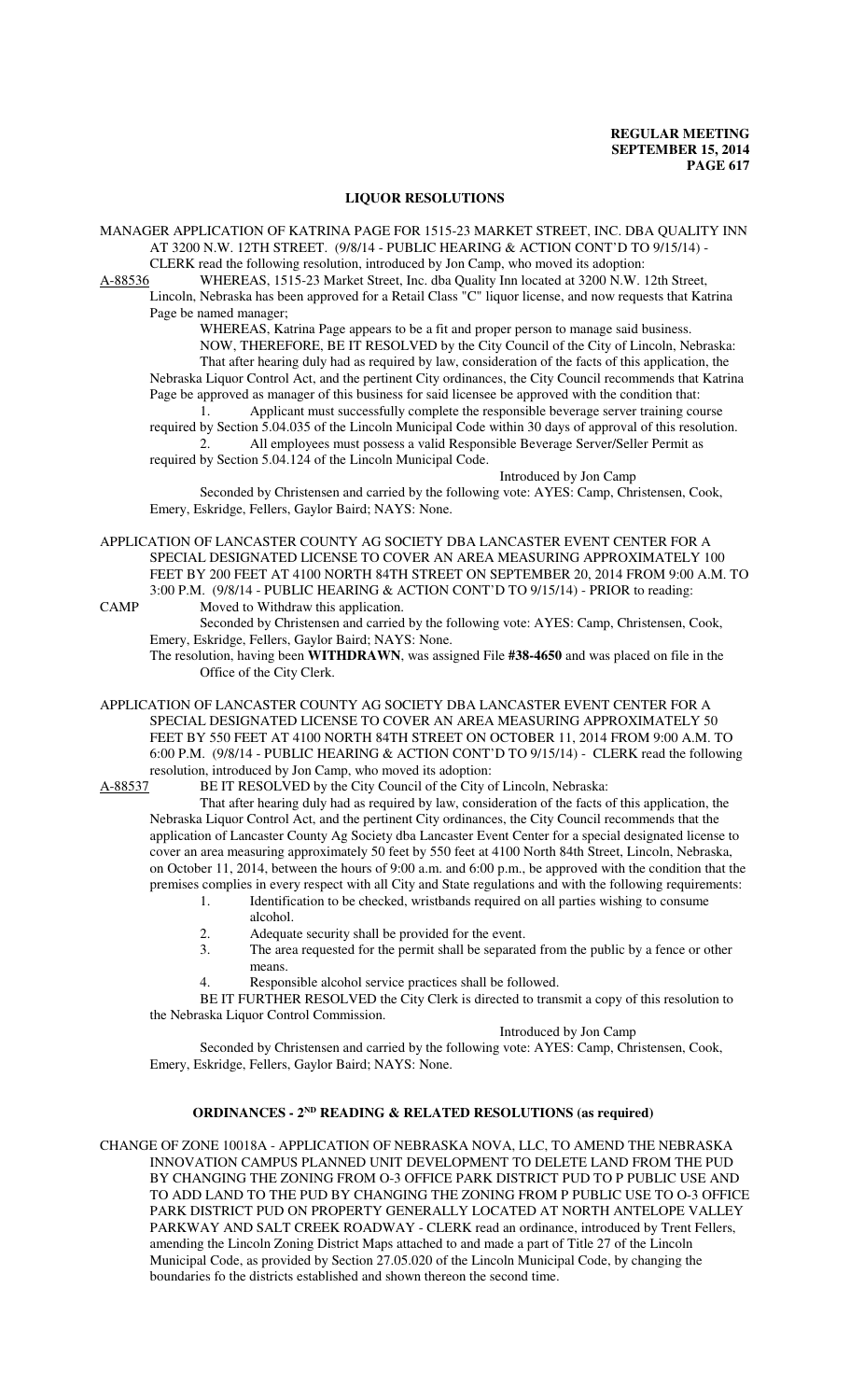CHANGE OF ZONE 14024 - APPLICATION OF FARMER'S CO-OPERATIVE FOR A CHANGE OF ZONE FROM AGR AGRICULTURAL RESIDENTIAL DISTRICT TO AG AGRICULTURE DISTRICT ON APPROXIMATELY 22 ACRES OF PROPERTY GENERALLY LOCATED AT 8800 W. HAVEN ROAD, EMERALD, NEBRASKA - CLERK read an ordinance, introduced by Trent Fellers, amending the Lincoln Zoning District Maps adopted by reference and made a part of Title 27 of the Lincoln Municipal Code, pursuant to Section 27.05.020 of the Lincoln Municipal Code, by changing the boundaries of the districts established and show thereon the second time.

### **PUBLIC HEARING - RESOLUTIONS**

ACCEPTING THE REPORT OF NEW AND PENDING CLAIMS AGAINST THE CITY AND APPROVING DISPOSITION OF CLAIMS SET FORTH FOR THE PERIOD OF AUGUST 16 - 31, 2014 - CLERK read the following resolution, introduced by Trent Fellers, who moved its adoption:<br>A-88538 BE IT RESOLVED by the City Council of the City of Lincoln, Nebra

BE IT RESOLVED by the City Council of the City of Lincoln, Nebraska:

That the claims listed in the attached report, marked as Exhibit "A", dated September 2, 2014, of various new and pending tort claims filed against the City of Lincoln with the Office of the City Attorney or the Office of the City Clerk, as well as claims which have been disposed of, are hereby received as required by Neb. Rev. Stat. § 13-905 (Reissue 1997). The dispositions of claims by the Office of the City Attorney, as shown by the attached report, are hereby approved:

| <b>DENIED CLAIMS</b>      |          | ALLOWED/SETTLED CLAIMS                           |          |
|---------------------------|----------|--------------------------------------------------|----------|
| <b>Black Hills Energy</b> | \$488.03 | Farmers Insurance a/s/o Joseph Rolenc \$3,000.00 |          |
| Foch L. Clark             | 7,178.66 | Thomas Alderman                                  | 2,141.50 |
| Stephanie Morrison        | 301.73   |                                                  |          |
| Ryan Luckey               | 2,466.71 | LITIGATION SETTLEMENT                            |          |
|                           |          |                                                  |          |

Matthew Thomas \$18,500.00

The City Attorney is hereby directed to mail to the various claimants listed herein a copy of this resolution which shows the final disposition of their claim.

Introduced by Trent Fellers

Seconded by Christensen and carried by the following vote: AYES: Camp, Christensen, Cook, Emery, Eskridge, Fellers, Gaylor Baird; NAYS: None.

APPROVING THE 2014-2015 CITY TAX RATE OF .31958 PER \$100.00 OF ASSESSED VALUATION - CLERK read the following resolution, introduced by Trent Fellers, who moved its adoption:<br>A RESOLUTION establishing a final property tax levy for the City's 2014-2015 fise

A-RESOLUTION establishing a final property tax levy for the City's 2014-2015 fiscal year and adjusting the City tax rate to that adopted in the City budget resolution.

| Ų<br>ITA.<br>ΓH<br>Ħ۱ |
|-----------------------|
|                       |

Pursuant to <u>Neb. Rev. Stat.</u> § 77-1601.02, the City Council of the City of Lincoln is authorized to pass, by a majority vote, a resolution setting the final tax rate.

II.

Pursuant to Neb. Rev. Stat. § 77-1601.02, notice was published in a newspaper of general circulation on September 5, 2014, which date was at least five days prior to September 15, 2014 being the date upon which the City Council held a special public hearing called for the purpose of considering and acting upon this resolution.

#### III.

When the budget was adopted on August 25, 2014, the tax rate was anticipated to be .31958 per \$100 of assessed valuation. Final certified valuations from the County Assessor's office have not changed the tax rate necessary to fund the adopted budget.

NOW, THEREFORE, BE IT RESOLVED by the City Council of the City of Lincoln, Nebraska: That after notice and public hearing as required by law, the City Council does hereby set the following final levy for the City of Lincoln 2014-2015 fiscal year for a property tax request of

\$55,543,408.00: \$0.31958 per \$100 of assessed valuation which total rate is comprised of the following:

| Bond Interest & Redemption | .03620                      |
|----------------------------|-----------------------------|
| General                    | .18590                      |
| Library                    | .04376                      |
| Social Security            | .01630                      |
| Police and Fire Pension    | .03742                      |
| Total                      | .31958                      |
|                            | Introduced by Trent Fellers |

Seconded by Christensen and carried by the following vote: AYES: Camp, Christensen, Cook, Emery, Eskridge, Fellers, Gaylor Baird; NAYS: None.

APPROVING A CONTRACT AGREEMENT BETWEEN THE CITY OF LINCOLN AND CASH-WA DISTRIBUTION CO., INC. FOR FOOD SERVICE AND RELATED ITEMS, PURSUANT TO UNL RFP NO. 2335-14-5010, FOR A TERM EXPIRING JULY 31, 2017 WITH THE OPTION TO RENEW FOR TWO ADDITIONAL ONE YEAR TERMS - CLERK read the following resolution, introduced by Trent Fellers, who moved its adoption: